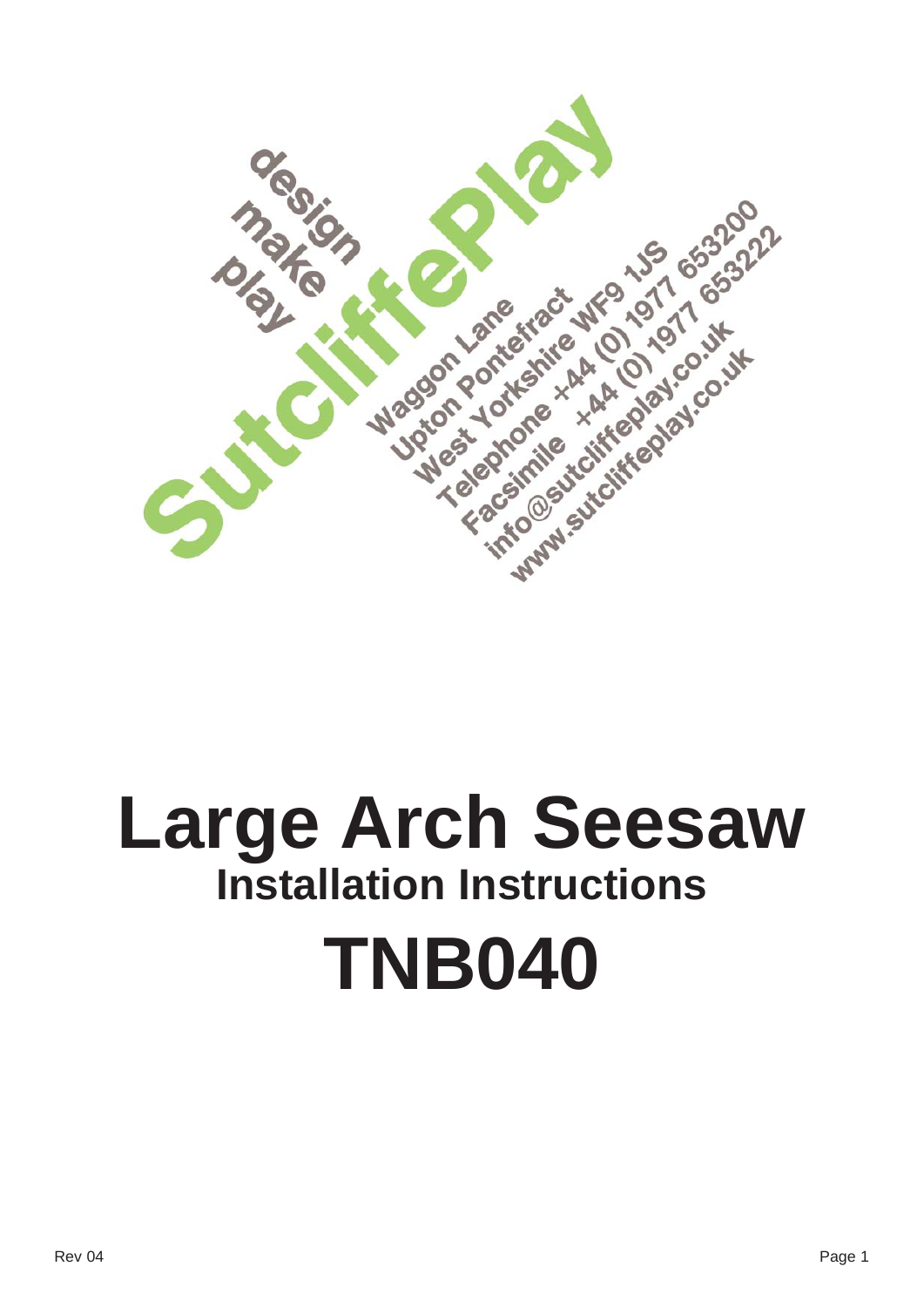### **TNB040 Large Arch Seesaw Installation Instructions**



- 1 Check using the Parts List that none of the components are missing.
- 2 Plan the final position of the play equipment ensuring there is sufficient space.
- 3 Excavate the foundation holes in accordance with the plan.
- 4 Sort and identify parts before assembly.
- 5 Place the Earth Plate in the foundation hole and fill with concrete. Ensure Earth Plate is level and at the correct depth.
- 6 When the concrete has set (2 3 days), fit the Seesaw Assembly.
- 7 Do not allow the equipment to be used until the concrete has completely set and the required safety surfacing has been installed.
- 8 Tighten all fixing bolts.
- 9 Follow the maintenance instructions supplied.

During installation care must be taken to prevent hazards to children. Care should be taken if conditions are abnormal.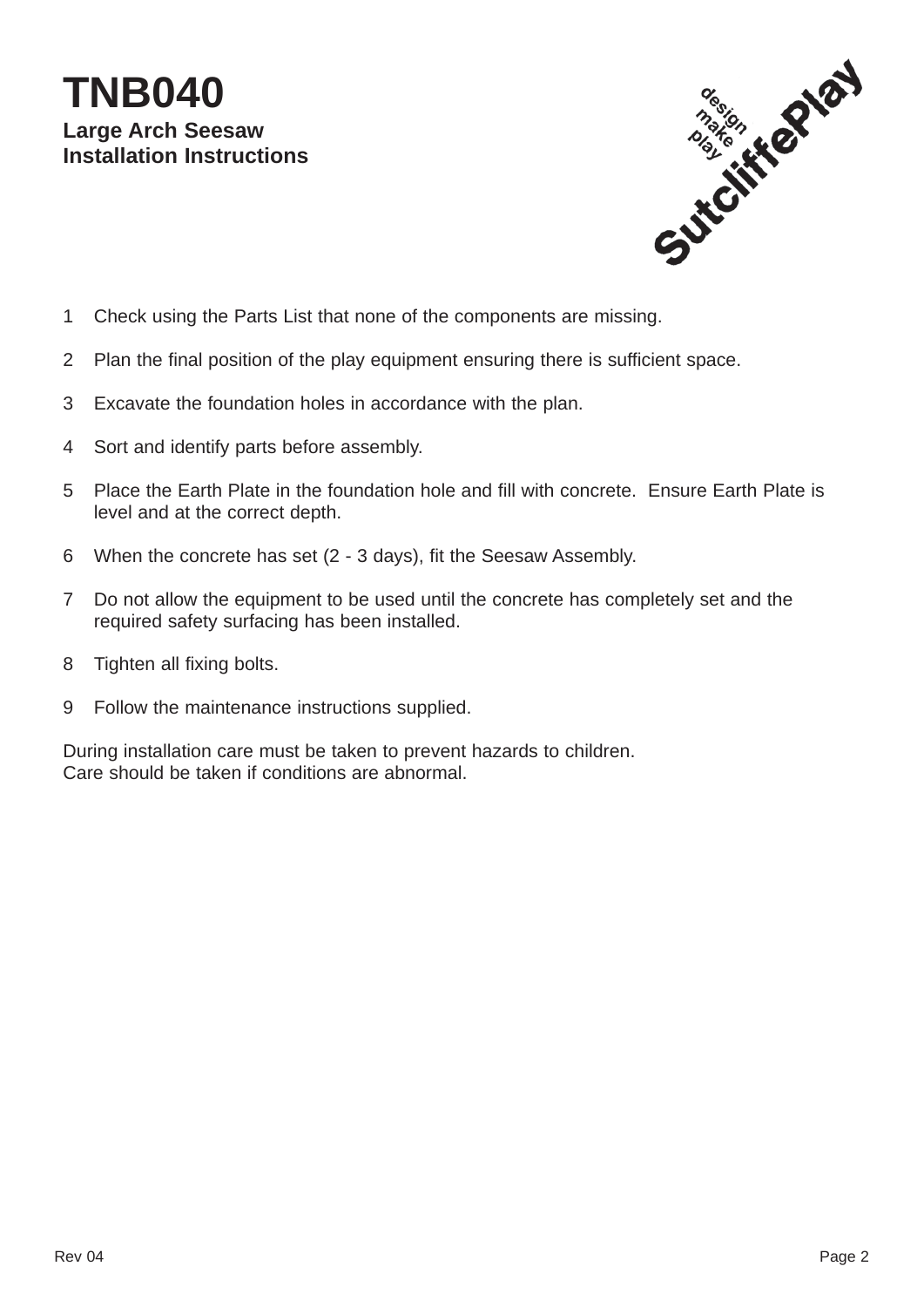**Large Arch Seesaw Parts List TNB040**





| Ref           | Description                        | Qtv |
|---------------|------------------------------------|-----|
| <b>TNB040</b> | Large Arch Seesaw                  |     |
| <b>TNB215</b> | Earth Plate                        | 1.  |
| <b>HSS712</b> | M <sub>16</sub> x 35 Hex Head Bolt | 4   |
| <b>WSR190</b> | M <sub>16</sub> Washer             | 4   |